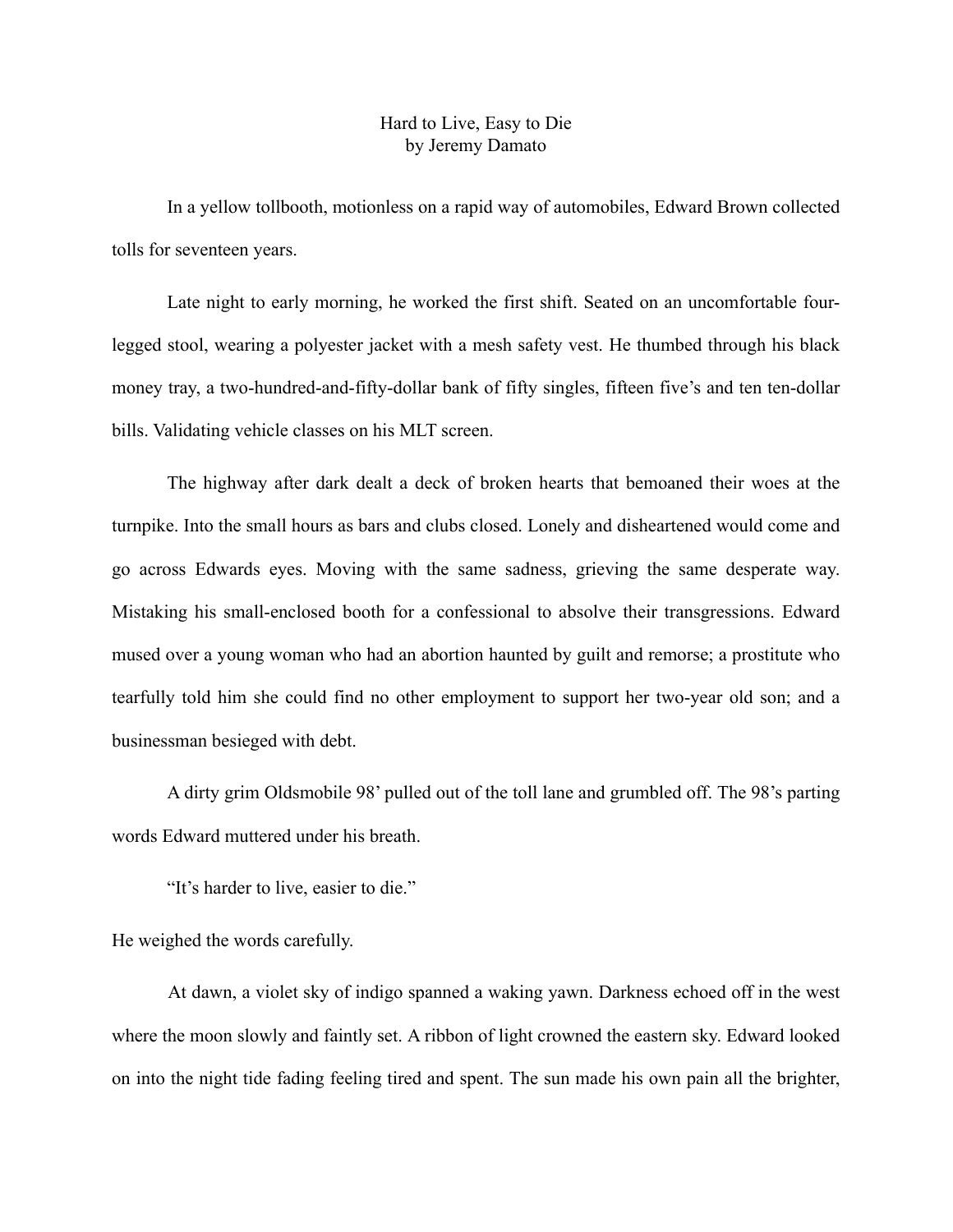harsher, more troubling. It shone in on his sadness and loneliness. Feeling completely helpless, denude of all poor diversions. He thought of what to have for breakfast only to feel pitiful and hopeless. In the morning sunshine burned a sinister horror, an awful realization that joy never existed naturally in his heart. Moments of happiness were always pushed close to the point of pain. Disquiet seeped into his belly. Languishing in a deep valley of slow and lingering despair, he exhaled a long useless sigh over his lot in life. Logged off his MLT screen. Jadedly took his moneybag and cash drawer and made the switch with the next toll collector.

\*\*\*

In a duplex house, trackside in a railroad town, Edward sat at his kitchen table absorbed in thought. A cigarette burning between his fingers, white walls brown as resin from the smoke. A soft murmur of winter blew through the window, rattling the dusty yellowed blinds. Over a period of thirty-two years carelessness undermined his marriage, like an open window that lets the rain in. Respect morphed into disdain, trust-doubt, and praise-blame. What Edward needed from others, far more than anything, was love and attention? As a husband and father, he received neither. In mindless literature and television, his wife Darlene was complacent, unaware of her involvement with the hurting of Edwards's heart. Heedless to the painful subtleties of her actions, she was only attentive to the wrong messages sent to her, inciting her insecurities. Living in a pretense of a marriage. Edward had committed himself to meeting his responsibilities solely for the sake of their son Joshua.

\*\*\*

In the guest room, daytime shone through a dirty skylight onto Edwards unmade bed. With the smell of currency still on his hands, he pulled the rumpled sheets from the bottom of the mattress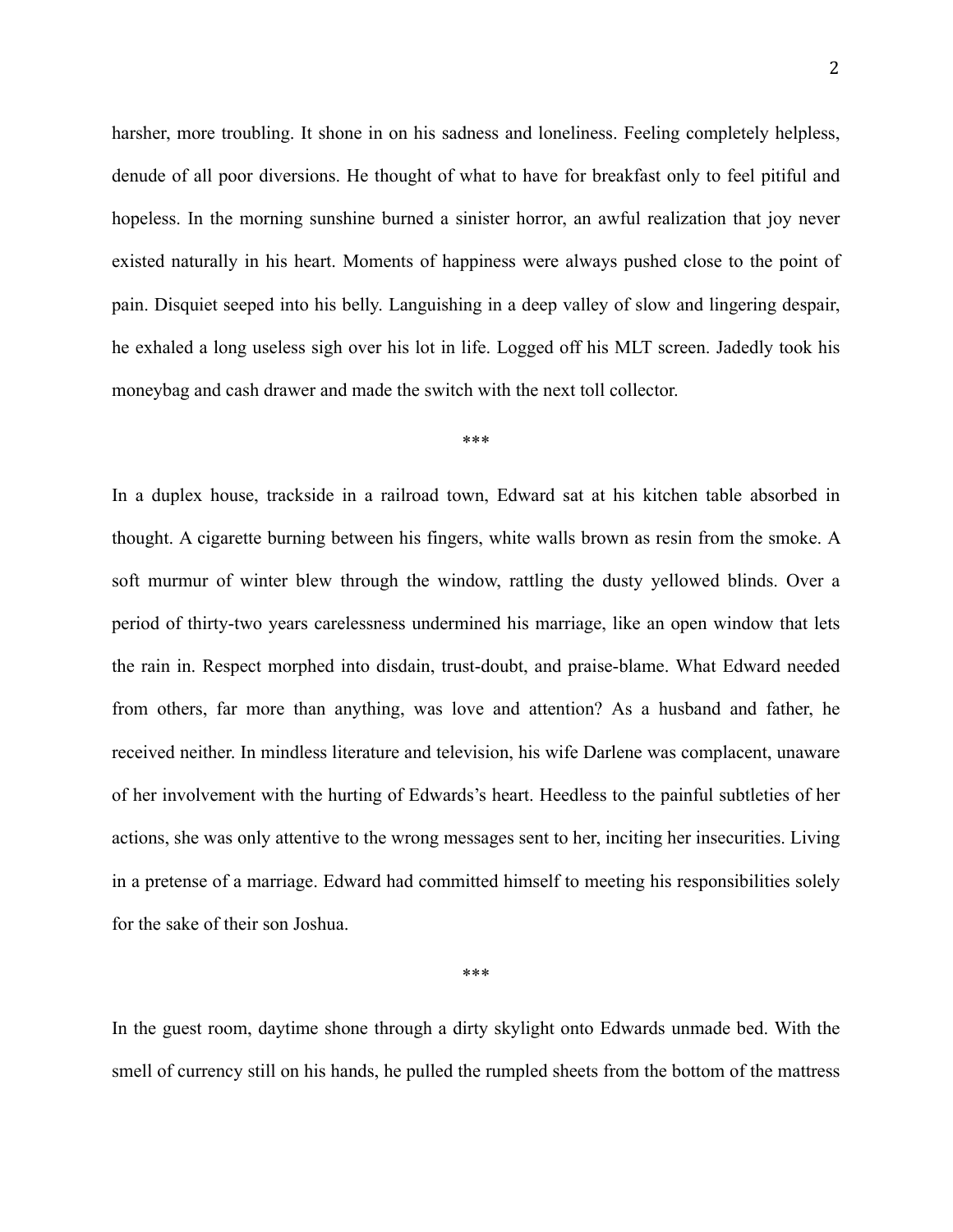over his head. Little by little, lush, libidinous details of an erotic dancer, who at his traffic gate lifted her shirt to show him her large breasts, stirred within him.

"These could be yours," she said.

Edward knew that it was only about her, searching for attention, a reaction. Still lust consumed him. Panging for release, he tossed and turned until the tension was too much to ignore.

\*\*\*

Dennis Wilsons *Pacific Ocean Blue* spun on Edwards's turntable, the needle surfing across waves of heartache. Edward was always listening to music, if he wasn't listening; he was buying and collecting more. Music was his escape, his idol sanctuary and treasured friend. In radiant streams of intuition, close were his passions and deepest yearnings. Close was the solution that transcended his loneliness and fear. Close, but only fleeting and vanishing evocations. Disappearing when the music was over. Recommencing a dark guttural cry that only another song could silence and transfigure. Music at its best was the only truth Edward could sense.

With a clean dry cloth Edward methodically wiped-off a stack of jeweled CD cases and DVD keep cases, sorting them into different boxes. Unusually proficient in the preparation and packing of a box, Edward had decided to compose a magnum opus of perfection, encapsulating the profundity of his music & film collection. Labeled by genre and enclosed with a register of every title contained, listed in alphabetical order, handwritten on a legal pad of paper. It was to be for his son Joshua, of whom he invested all his faith and love so he would have a timeless friend, a confluence of sounds to escape to.

\*\*\*

In his bedroom, Joshua reread the same sentence in his book again and again, while the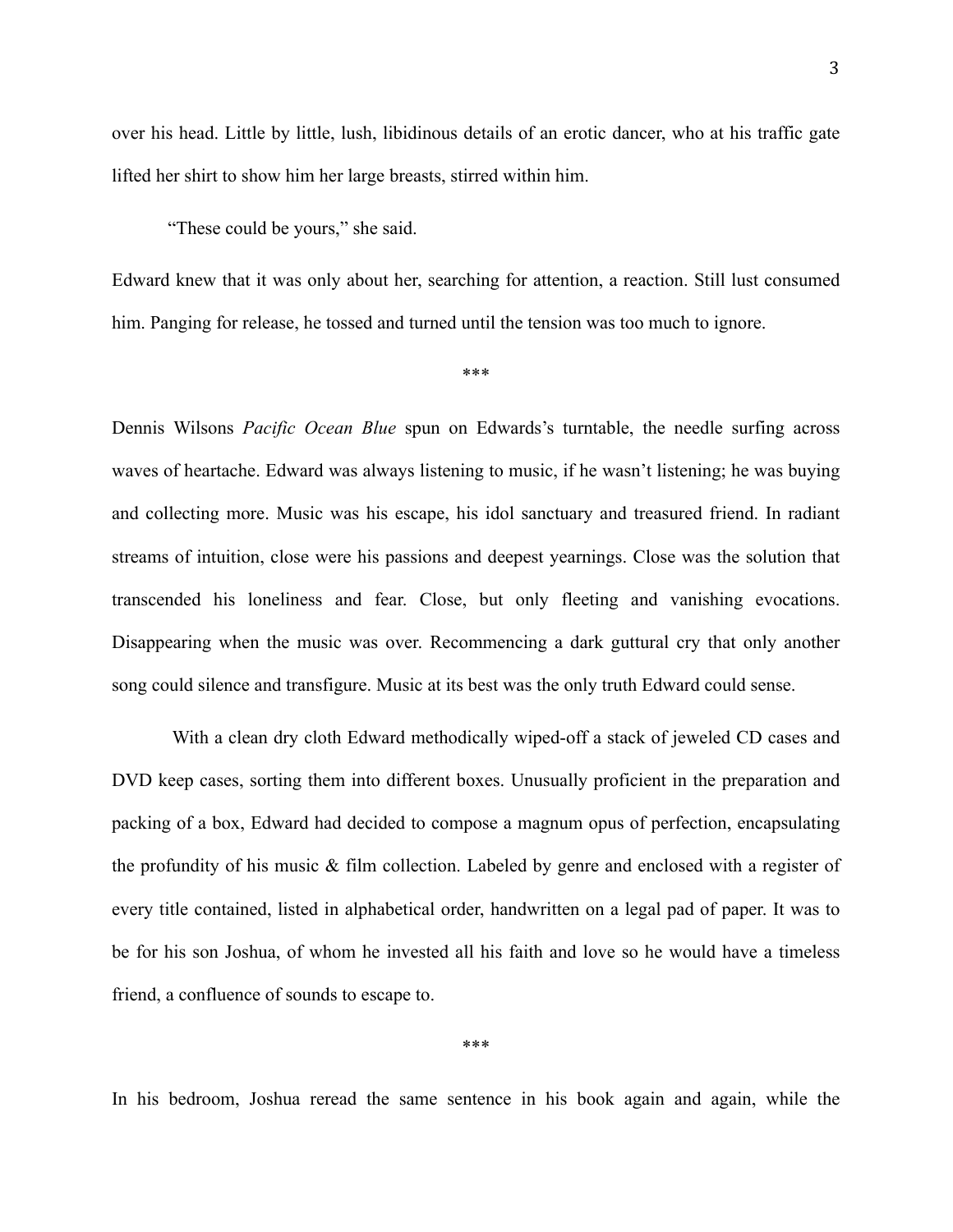monstrous blare of an overused vacuum cleaner resonated exasperatingly. As shreds of lint clung to the carpet and dust overlay the furniture and hardwood floor, Edward compulsively vacuumed his album jackets, firmly grasping the brush nozzle as he swept.

Joshua's love for his father was contradictory. The power to say, "I love you" eluded him, perhaps because he saw such complexity in those three words. He was impatient with Edwards's failings and scornful of his self-pity. Music was their language and they hardly ever spoke about anything else. Arrogant and ungrateful, Joshua wrestled with what was innate and what was instilled. It was Edwards's longings and dreams that had shaped Joshua's identity and driven his talents to develop. However, his pride and will to be an individual compelled him to renounce Edwards's influence and take all recognition.

## \*\*\*

On a Tuesday morning, when the faint graceful arc of the moon and the morning star were visible in the blue sky far, far in the distance. The sun shined through the spoked grilles of the oval window in Edwards's dining room, shedding its profile on the adjacent wall. In the midst of the light Edward busied over his last succession of boxes, meticulously organizing and reorganizing until the right arrangement was in place. Upon completion Edward asked Joshua to help him seal the last remaining box. Joshua refused and openly turned against his father, forsaking the ties that bonded their relationship. He forcibly declared his hatred and contempt in Edwards's face, who stood there, broken and rejected as he allowed his son to command and disrespect him.

"Seal your own box," he shouted. I want no part of it."

\*\*\*